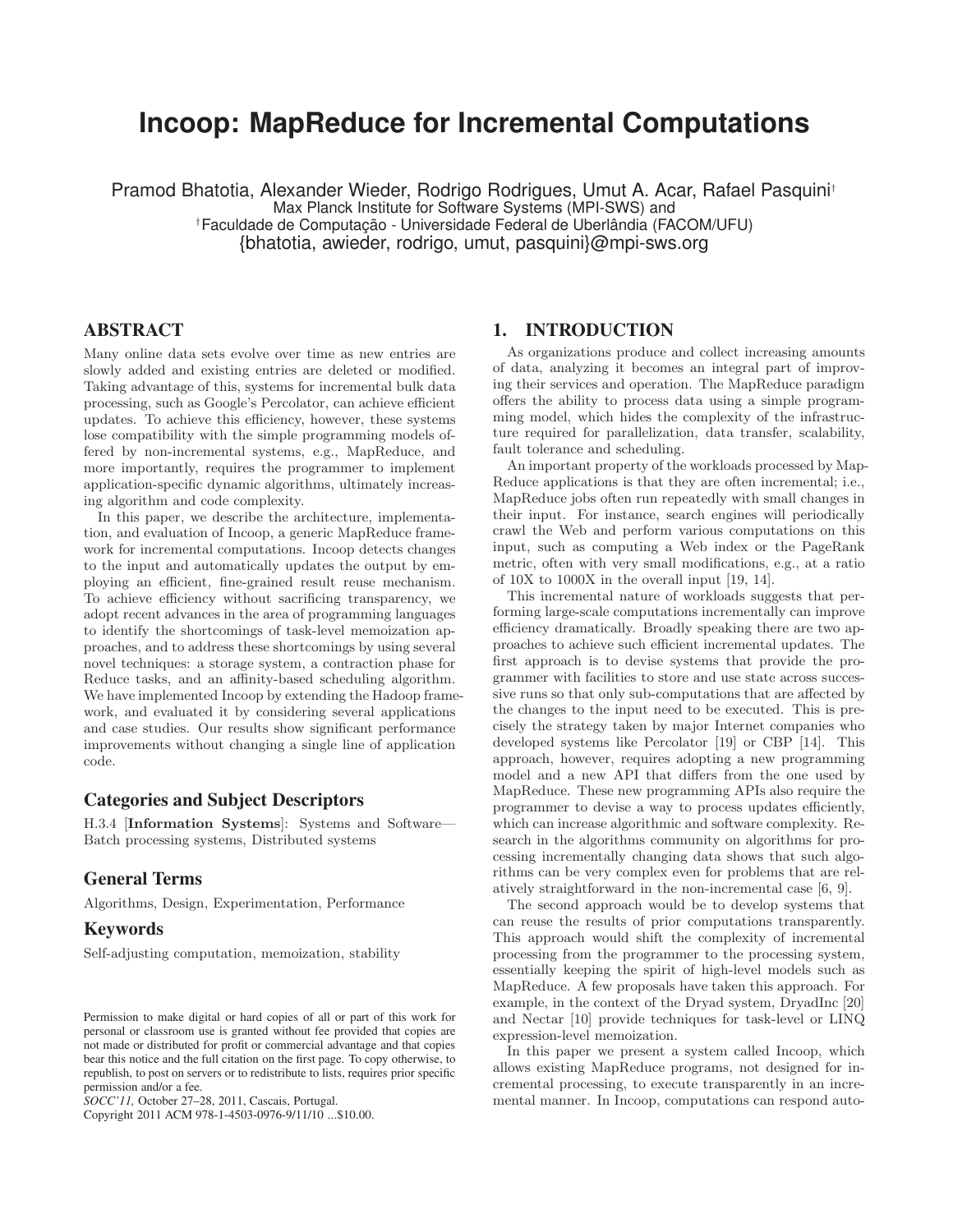matically and efficiently to modifications to their input data by reusing intermediate results from previous runs, and incrementally updating the output according to the changes in the input. To achieve efficiency, Incoop relies on memoization, but goes beyond the straightforward task-level application of this technique by performing a stable partitioning of the input and by reducing the granularity of tasks to maximize result reuse. These techniques were inspired by recent advances on self-adjusting computation (e.g., [2, 1, 12]). To further improve performance, Incoop also employs affinitybased scheduling techniques.

Our contributions include the following.

- Incremental HDFS. Instead of storing the input of MapReduce jobs on HDFS, we devise a file system called Inc-HDFS that provides mechanisms to identify similarities in the input data of consecutive job runs. The idea is to split the input into chunks whose boundaries depend on the file contents so that small changes to the input do not change all chunk boundaries. While preserving compatibility with HDFS (by offering the same interface and semantics), Inc-HDFS partitions the input to maximize the opportunities for reusing results from previous runs.
- Contraction phase. We propose techniques for controlling the granularity of tasks by dividing large tasks into smaller subtasks, which can be reused even when the large tasks cannot. This is particularly challenging for Reduce tasks, whose granularity depends solely on their input. To control granularity we propose a new Contraction phase that leverages Combiner functions, normally used to reduce network traffic by anticipating a small part of the processing done by Reduce tasks.
- Memoization-aware scheduler. To improve the effectiveness of memoization, we propose an affinitybased scheduler that uses a work stealing algorithm to minimize the amount of data movement across machines. Our new scheduler strikes a balance between exploiting the locality of previously computed results and executing tasks on available machines.
- Use cases. We employ Incoop to demonstrate two important use cases of incremental processing: incremental log processing, where we use Incoop to build a framework to incrementally process logs as more entries are added to them; and incremental query processing, where we layer the Pig framework on top of Incoop to enable relational query processing on continuously arriving data.

We implemented Incoop and evaluated it using five Map-Reduce applications and the two use cases. Our results show that we achieve significant performance gains, while incurring only a modest penalty during runs that cannot take advantage of memoizing previous results, namely the initial run of a particular job. The results also show the effectiveness of the individual techniques we propose.

The rest of this paper is organized as follows. Section 2 presents an overview of Incoop. The system design is detailed in Sections 3, 4, and 5. We present an analysis in Section 6, and an experimental evaluation in Section 7. Related work and conclusions are discussed in Section 8 and Section 9, respectively. Finally, we cover the two case studies in Appendix A and the proofs for the analytic performance study in Appendix B.

# **2. SYSTEM OVERVIEW**

This section presents the goals, basic approach, and main challenges underlying the design of Incoop.

## **2.1 Goals**

Our goal is to devise a system for large-scale data processing that is able to realize the performance benefits of incremental computations, while keeping the application complexity and development effort low. Specifically, this translates to the following two goals.

- Transparency. A transparent solution can be applied to existing bulk data processing applications without changing them. This (i) makes the approach automatically applicable to all existing applications while preserving the full generality, and (ii) requires no additional effort from the programmer to devise and implement an efficient incremental update algorithm.
- Efficiency. One lessons to take away from self-adjusting computation work for incrementalization [2] is that this transparent incremental processing can be asymptotically more efficient (often by a linear factor) than complete, from-scratch re-computation. At the scale of the bulk data processing jobs that run in today's data centers, these asymptotic improvements can translate to huge speedups and cluster utilization savings. We aim to realize such speedups in practice.

Even though it would be possible to devise solutions that work with various types of data processing systems, in this paper, we target the MapReduce model, which has emerged as a de facto standard for programming bulk data processing jobs. The remainder of this section presents an overview of the challenges in the design of Incoop, an extension of Hadoop that provides transparent incremental computation of bulk data processing jobs.

Our design adapts the principles of self-adjusting computation (Section 8) to the MapReduce paradigm and the Hadoop framework. The idea of self-adjusting computations is to track dependencies between the inputs and outputs of different parts of a single-machine computation, and in subsequent runs, only rebuild the parts of the computation affected by changes in the input. A computation graph records the dependencies between data and (sub)computations. Nodes of the computation graph represent sub-computations and edges between nodes represent update-use relationships, i.e., dependencies, between computations: there is an edge from one node to another if the latter sub-computation uses some data generated by the former. To change the input dynamically, the programmer indicates which parts of the input were added, deleted, and modified (using a specialpurpose interface) and the computation graph is used to determine the sub-computations (nodes) that are affected by these changes. The affected sub-computations are then executed, which can recursively affect other sub-computations. Results of sub-computations that remain unaffected are reused by a form of computation memoization.

Although the work on self-adjusting computation offers a general-purpose framework for developing computations that can perform incremental updates efficiently, it has not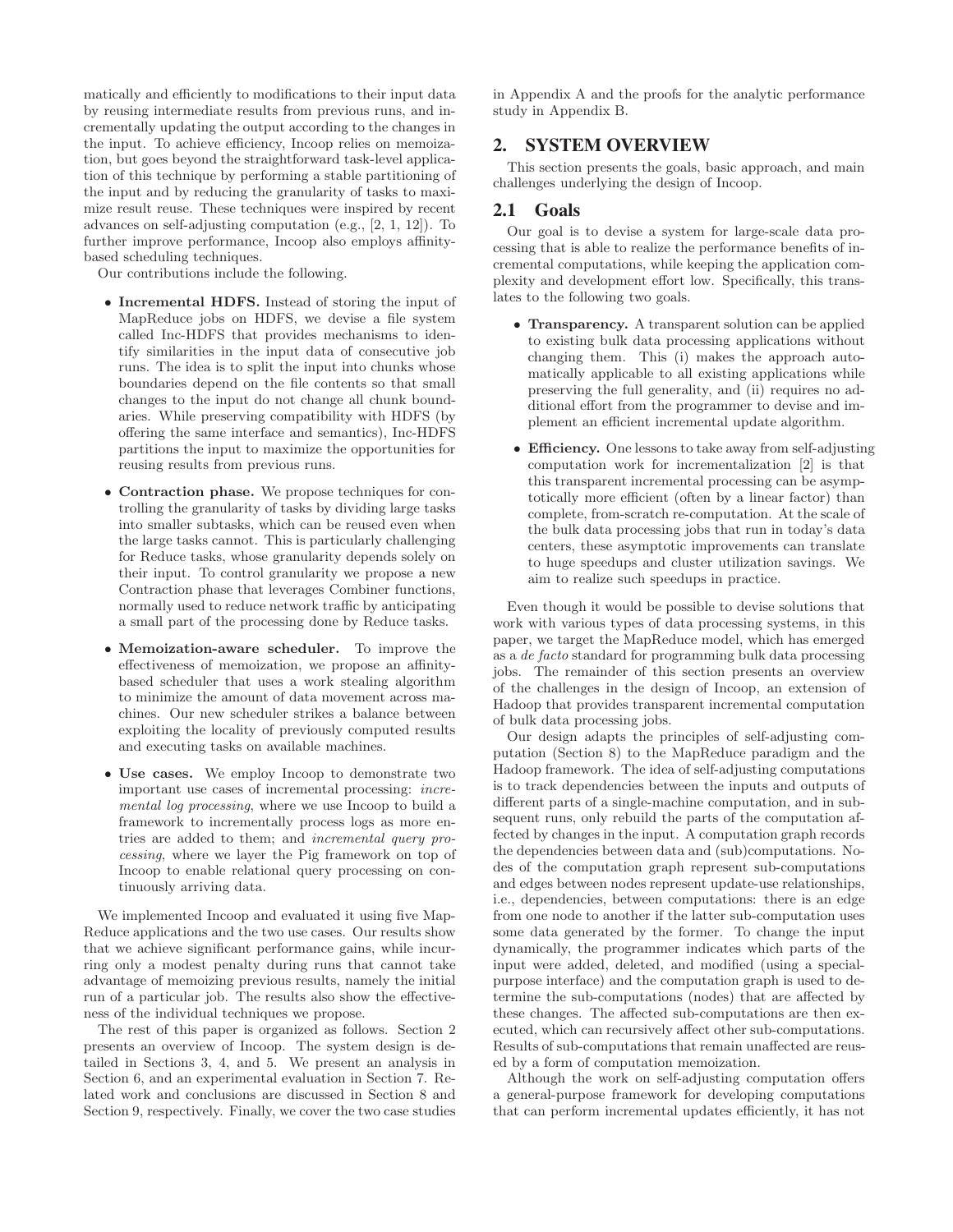

Figure 1: Basic design of Incoop

been applied to a distributed setting. In addition, the approach does not support transparency, and its efficiency critically depends on certain properties of the computation. In the rest of this section, we briefly outline these challenges and how we overcome them.

#### **2.2 Challenges: Transparency**

Self-adjusting computation traditionally requires the programmer to annotate programs with specific language primitives. These primitives help the compiler and the run-time system identify dependencies between data and computations. The interface for making changes to the input is also changed in a way that helps identify the "edits" to the input, i.e., how the input changes. To adapt this approach to the MapReduce model while maintaining transparency, we need to address some important questions.

Input changes. Our goal of transparency, coupled with the fact that the file system used to store inputs to MapReduce computations (HDFS) is an append-only file system, makes it impossible to convey generic modifications to an existing input. To maintain a backwards-compatible interface, but still allow for incremental processing of generic workloads, we allow for both the inputs and the outputs of consecutive runs to be stored in separate HDFS files. An alternative, which we consider in Appendix A, is to force new data to be only appended to the input, which is well-suited for our case study of periodically processing a log that grows throughout the system lifetime. Another alternative mechanism, which we do not explore in this paper, is to store the input in a structured data store such as HBase, which supports versioning of individual data items, and therefore allows for keeping track of which table cells have changed. Throughout the paper we will consider the first approach, since it is more general.

Programmer annotations. To eliminate programmer annotations that help identify dependencies, we exploit the structure of MapReduce computations. Specifically, we leverage the fact that, in the MapReduce paradigm, the data flow graph has a fixed structure, and the framework implicitly keeps track of this structure by maintaining the dependencies between the various tasks, which form a natural unit of sub-computation.

Based on these ideas, we arrive at a simple design that we use as a starting point, which is depicted in Figure 1, and can be described at a high level as follows. We add

a memoization server that aids in locating the results of previous sub-computations. The role of this server is to store a mapping from the input of a previously run task to the location of the respective output. During a run, whenever a task completes, its output is stored persistently, and a mapping from the input to the location of the output is stored in the memoization server. Then, whenever a task runs, the memoization server is queried to check if the inputs to the task match those of a previous run of the computation. If so, we reuse the outputs that were kept from that previous run. This way only the parts of the computation affected by input changes are re-computed. Finally, we periodically identify and purge old entries from the memoization server, and the respective results from persistent storage, to ensure that storage does not grow without bounds.

### **2.3 Challenges: Efficiency**

To achieve efficient dynamic updates, we must ensure that MapReduce computations remain stable under small changes to their input. Specifically, we define stability as follows. Consider performing MapReduce computations with inputs  $I$  and  $I'$  and consider the set of tasks that are executed, denoted T and T' respectively. We say that a task  $t \in T'$ is not matched if  $t \notin T$ , i.e., the task that is performed with the second inputs  $I'$  is not performed with the first input. We say that a MapReduce computation is stable if the time required to execute the unmatched tasks is small, ideally, sub-linear in the size of the input. More informally, a MapReduce computation is stable if, when executed with similar inputs, the set of tasks that are executed are also similar, i.e., many tasks are repeated.

Achieving stability in MapReduce requires overcoming several important challenges: (a) making a small change to the input can change the input to many tasks, ultimately leading to a large number of unmatched tasks; (b) even if a small number of tasks is affected, the tasks themselves can require a long time to execute. To solve these problems, we propose techniques for (1) performing a stable partitioning of the input; (2) controlling the granularity and stability of the Map and Reduce tasks; and (3) finding efficient scheduling mechanisms taking into account the location of results that can be reused. We briefly summarize our design decisions below.

Stable input partitions. To see why the standard MapReduce approach to input partitioning leads to unstable computations, consider inserting a single record in the beginning of an input file. Since the input is partitioned into fixed-sized chunks by HDFS, this small change will shift each partition point by one record, effectively changing the input to each map task. In general, when the record is inserted at some position, all chunks that follow that position will have to shift by one, and thus on average nearly half of all tasks will be unmatched. The problem only gets more complicated as we allow more complex changes, where for example the order of records may be permuted; such changes can be common, for instance, if a crawler uses a depth-first strategy to crawl the web, and a single link changing can move an entire subtree's position in the input file. One possible solution to this problem would be to compute the differences between the two inputs files and somehow update the computation by using this difference directly. This would, however, require running a polynomial-time algorithm (e.g., an edit-distance algorithm) to find the difference.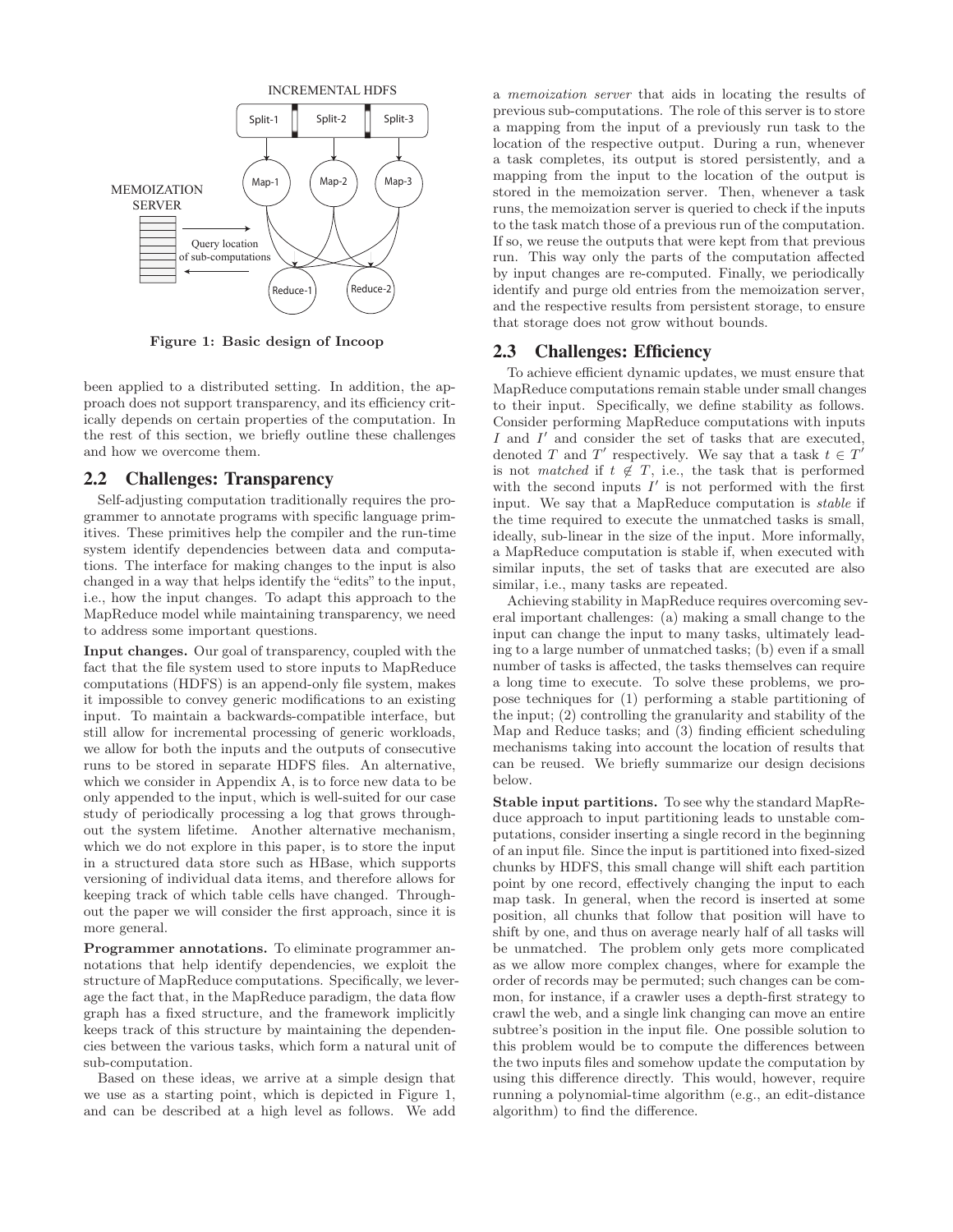

Figure 2: File chunking strategies in HDFS and Inc-HDFS

We use a stable partitioning technique that enables maximal overlap between the set of data chunks created with similar inputs. Maximizing the overlap between data-chunks in turn enables maximizing the number of matched Map tasks. To support stable partitioning we propose a file system, called Inc-HDFS, that we describe in Section 3.

Granularity control. We maximize the overlap between Map tasks by using a stable partitioning technique for creating the input data chunks. The input to the Reduce tasks, however, is directly determined by the outputs of the Map tasks, because the key-value pairs with the same key are processed together by the same Reduce task. This raises a problem if, for example, a single new key-value pair is added to a Reduce task that processes a large number of values, which forces the entire task to be re-computed. Furthermore, even if we found a way of dividing large Reduce tasks into multiple smaller tasks, this would not solve the problem if such tasks depended on each other, like what would happen if the input of each task depended on the output of the previous one. Thus, we need a way to reduce not only the task size but also eliminate potentially long (possibly linearsize) dependencies between parts of the Reduce tasks. In other words, we need to control granularity without increasing the number of unmatched tasks.

We solve this problem by performing an additional Contraction phase, where Reduce tasks are combined hierarchically in a tree-like fashion; this both controls the task size and ensures that no long dependencies between tasks arise, since all paths in the tree will be of logarithmic length. Section 4 describes our proposed approach.

Scheduling. To enable efficient reuse of matched sub-computations, it is important to schedule a task on the machine that stores the memoized results to be reused. We achieve this by extending the scheduling algorithm used by Hadoop with a notion of *affinity*. In this scheme the scheduler takes into account affinities between machines and tasks by keeping a record of which nodes have executed which tasks. This enables us to minimize the movement of memoized intermediate results, but at the cost of a potential degradation of job performance. This is because it increases the chances of introducing stragglers [22], since a strict affinity of tasks results in deterministic scheduling and prevents a lightly loaded node from stealing work from the task queue of a slow node. We therefore propose a hybrid scheduling policy that strikes a balance between work stealing and affinity to the memoized results. Section 5 provides a detailed description of the modified scheduler.

# **3. INCREMENTAL HDFS**

We propose Incremental HDFS (Inc-HDFS), a distributed file system that assists Incoop in performing incremental

computations efficiently. Inc-HDFS extends the Hadoop distributed file system (HDFS) to enable stable partitioning of the input via content-based chunking, which was introduced in LBFS [16] for data deduplication. At a high-level, content-based chunking defines chunk boundaries only based on the contents of input, instead of fixed-size chunks as provided by HDFS. As a result, insertions and deletions cause minimal changes to the set of chunks and hence the inputs to MapReduce tasks remain stable, i.e., similar to those of the previous run. Figure 2 illustrates a comparison of the chunking strategies of standard HDFS and Inc-HDFS.

To perform content-based chunking we scan the entire file using a fixed-width sliding window. For each file position, we read the window contents, and compute its Rabin fingerprint. Then if the fingerprint matches a certain pattern, which we term a *marker*, we place a chunk boundary at that position. A limitation of this approach is that it may create chunks that are too small or too large, given that markers will not be evenly spaced, and that the chunk size depends solely on the input (and only the average size can be controlled by the system). This variance in the chunk size for tasks may degrade overall job performance. To address this, we constrain the minimum and maximum chunk sizes. Thus, after we find a marker  $m_i$  at position  $p_i$ , we skip a fixed offset O in the input sequence and continue to search for a marker starting at position  $p_i + O$ . In addition, we bound the chunk length by setting a marker after M content bytes when no marker was found before that. Despite the possibility of affecting stability by either missing important markers due to skipping the initial offset, or consecutively using the maximum length in an unaligned manner, we found this scheme to work well in practice. This was because such occurrences were very rare and only had a minor impact on performance.

Chunking could be performed either during the creation of the input or when the input is read by the Map task. We chose the former approach for two main reasons. First, the additional cost for chunking can be amortized when the chunking and the actual generation of the input data can be performed in parallel. This is particularly advantageous when the process for input data generation is not limited by the storage throughput. The second reason is that when the input is first written to HDFS, it is already present in the main memory of the node that writes the input, and hence this node can perform the chunking without additional accesses to the data.

In order to leverage the common availability of multicores during the chunking process, we parallelized the search for markers in the input data. Our implementation uses multiple threads that each search for markers in the input starting at different positions. The markers that are found cannot be used immediately to define the chunk boundaries, since some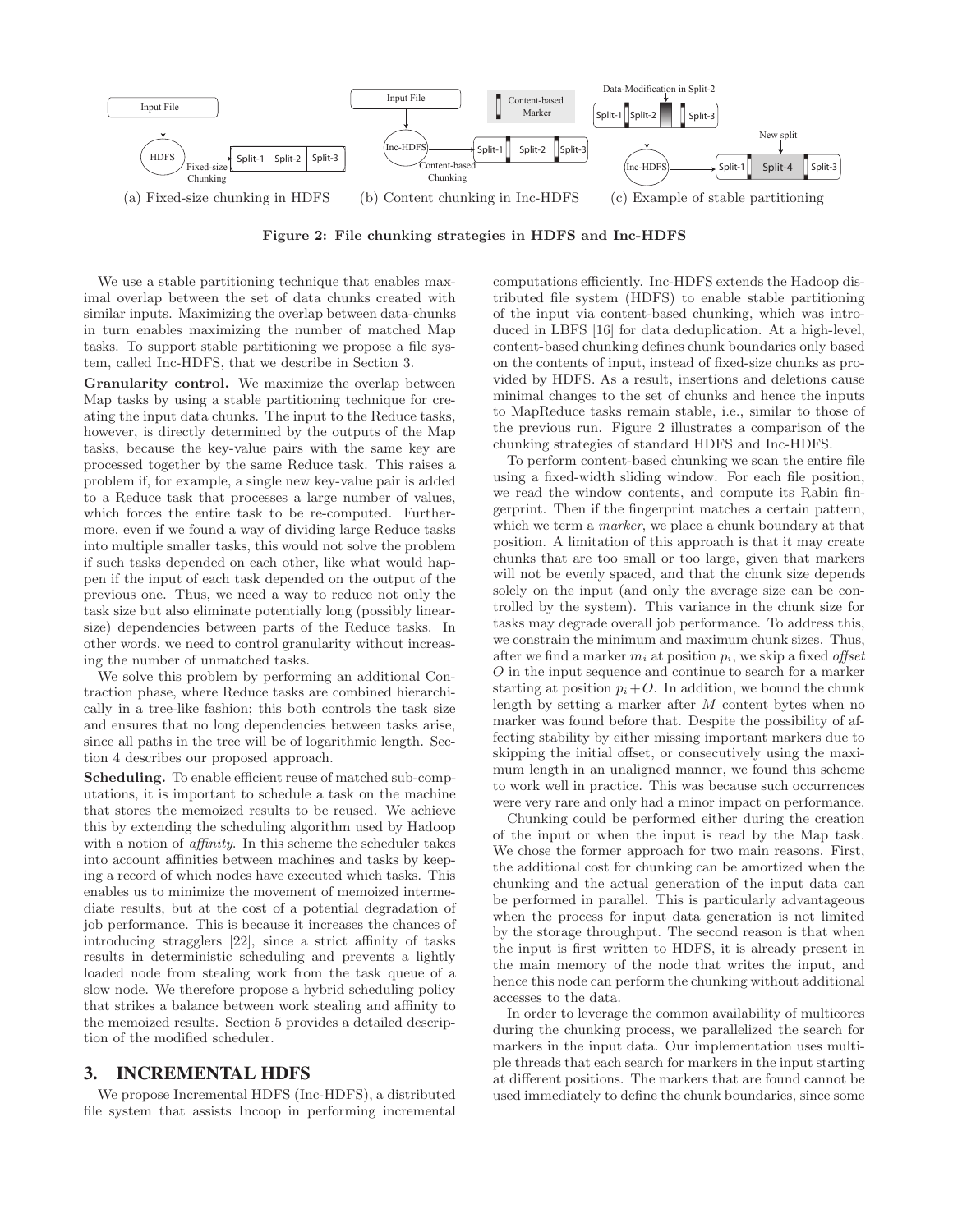

Figure 3: Incremental Map tasks

of them might have to be skipped due to the minimum chunk size requirement. Instead, we collect the markers in a list, and iterate over the list to determine the markers that are skipped and those that define the actual chunk boundaries. Our experimental evaluation (Section 7.4) highlights the importance of these optimizations in keeping the performance of Inc-HDFS very close to that of its HDFS counterpart.

# **4. INCREMENTAL MAPREDUCE**

We describe the incremental MapReduce part of the infrastructure by separately discussing how Map and Reduce tasks handle incremental inputs.

Incremental Map. Given that Inc-HDFS already provides the necessary control over the alignment and granularity of the input chunks that are provided to Map tasks, the job of the incremental Map tasks becomes simplified, since they can implement task-level memoization without having to worry about finding opportunities for reusing previous results at a finer granularity, using another alignment, or at other locations of the input. Specifically, after a Map task runs, we store its results persistently (instead of discarding them after the job execution) and insert a corresponding reference to the result in the memoization server.

Instances of incremental Map tasks take advantage of previously stored results by querying the memoization server. If they find that the result has already been computed, they fetch the result from the node storing it, and conclude. Figure 3 illustrates this: part (a) describes the first run of an Incoop job and part (b) describes the subsequent run where split 2 is modified (hence replaced by split 4) and the Map tasks for splits 1 and 3 need not be re-executed.

Incremental Reduce. The Reduce function processes the output of the Map function grouped by the keys of the generated key-value pairs. For a subset of all keys, each Reduce retrieves the key-value pairs generated by all Map tasks and applies the Reduce function. For efficiency, we perform memoization of Reduce tasks at two levels: first as a coarsegrained memoization of entire Reduce tasks, and second as a fine-grained memoization of sub-computations of a novel Contraction phase as described below.

As with Map tasks, we remember the results of a Reduce task by persistently storing them and inserting a mapping from hash of the input to the location of the results in the memoization server. Since a Reduce task possibly receives input from the  $n$  Map tasks, the key of that mapping consists of collision-resistant hashes of the outputs from all  $n$ Map tasks that collectively form the input to the Reduce task. When executing a Reduce task, instead of immediately copying the output from the  $n$  Map tasks, the Reduce task retrieves the output hashes from these Map tasks to determine if the Reduce task has already been computed in a previous run. If so, the output is directly fetched from the location stored in the memoization server, which avoids the re-execution of that task.

This task-level memoization has a crucial limitation: small changes in the input can cause a full – and potentially large – Reduce task to be re-executed, which results in inefficient incremental updates. Furthermore, the larger the task, the more likely that its input will include some changed data, and thus the less likely that the task output will be reused. Since each Reduce task processes all values that are produced for a given key and since the number of such values depends only on the computation and its input, we cannot control the size of the input to Reduce tasks under the current model. This ultimately hinders stability, and we therefore need a way to decrease the granularity of Reduce tasks. We must do so while avoiding creating a long dependence chain between the smaller tasks — such dependencies will force the execution of many subtasks, ultimately failing to achieve the initial goal.

To reduce the granularity of Reduce tasks effectively, we propose a new Contraction Phase, which is run by Reduce tasks. To this end, we take advantage of Combiners, a feature of the original MapReduce and Hadoop frameworks [8], which was designed for a completely different purpose. Combiners are meant to save bandwidth by offloading part of the computation performed by the Reduce task to the Map task. With this mechanism, the programmer specifies a separate Combiner function, which is executed on the machine that runs the Map task, and pre-processes various (key,value) pairs, merging them into a smaller number of pairs. The combiner function takes as input an argument of the same type as its output: a sequence of  $\langle \text{key}, \text{value} \rangle$  pairs. Notably, Combiners and Reducers often perform very similar work.

We use Combiners to break up large Reduce tasks into many applications of the Combine function, which allows us to perform memoization at a much finer granularity. More precisely, we split the Reduce input into chunks, and apply the Combine function to each chunk. Then we again form chunks from the aggregate result of all the Combine invocations and recursively apply the Combine function to these new chunks. The data size gets smaller in each iteration, and finally, we apply the Reduce function to the output of the last level of Combiners. This approach enables us to memoize the results of the Combiners and therefore, when the input to the Contraction phase is changed, only a subset of the Combiners have to be re-executed rather than a full Reduce task.

This new usage of Combiners is syntactically compatible with the original Combiner interface, since both input and output of Combiners is a set of tuples that can be passed to the Reduce task. However, semantically, Combiners were only designed to run at most once, and therefore the correctness of the MapReduce computation is only required to be maintained across a single Combiner invocation, that is:  $R\circ C\circ M=R\circ M$ 

where  $R, C$ , and  $M$  represent the Reduce, Combiner and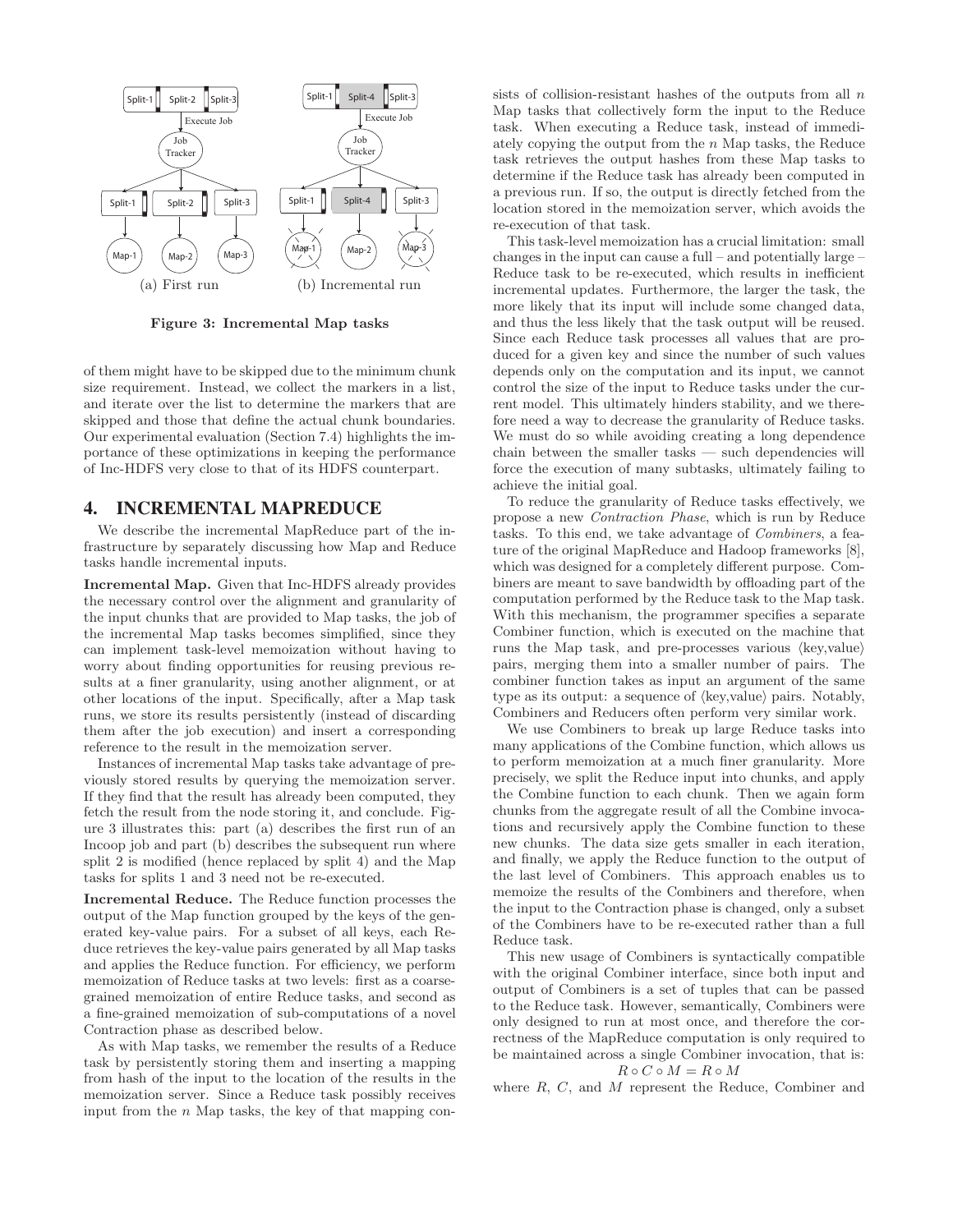Map function, respectively. Our new usage of Combiner functions requires a slightly different property:

 $R \circ C^n \circ M = R \circ M, \forall n > 0$ 

Even though it is theoretically possible to write a Combiner that meets the original requirement but not the new one, in practice, all of the Combiner functions we have analyzed obey the new requirement.

Stability of the Contraction phase. An important design question is how to partition the input to the Contraction phase into chunks that are processed by different Combiners. In this case, the same issue that arose at the Map phase needs to be handled: if a part of the input to the Contraction phase is removed or a new part is added, then a fixed-size partitioning of the input would undermine the stability of the dependence graph, since a small change could cause a large re-computation. This problem is illustrated in Figure 4, which shows two consecutive runs of the same Reduce task, where a new map task  $(\#2)$  is added to the set of map tasks that produce values associated with the key being processed by this Reduce task. In this case, a simple partitioning of the input, e.g., into groups with a fixed number of input files, would cause all groups of files to become different from one run to the next, due to the insertion of one new file near the beginning of the sequence.

To solve this, we again rely on content-based chunking, and apply it to every level of the tree of combiners that forms the Contraction phase. The way we perform contentbased chunking in the Contraction phase differs slightly from the approach we took in Inc-HDFS, for both efficiency and simplicity reasons. In particular, given that the Hadoop framework splits the input to the contraction phase into multiple files coming from different Mappers, we require chunk boundaries to be at file boundaries, i.e., chunking can only group entire files. This way we leverage the existing partitioning of the input, which simplifies the implementation and avoids re-processing this input: we use the hash of each input file to determine if a marker is present, i.e., if that input file should be the last of a set of files that is given to a single Combiner. In particular, we test if the hash modulo a pre-determined integer M is equal to a constant  $k < M$ . This way the input file contents do not need to be scanned to partition the input.

Figure 4 also illustrates how content-based chunking obviates the alignment problem. In this example, the contentbased marker that delimits the boundaries between groups of input files is present in outputs  $#5, 7$ , and 14, but not the remaining ones. Therefore, inserting a new map output will change the first group of inputs but none of the remaining ones. In this figure we can also see how this change propagates to the final output. In particular, this change will lead to executing a new Combiner (labelled 1-2-3-5), and the final Reducer. The results for all of the remaining Combiners are reused without needing to re-execute them. This technique is then repeated across all levels of the tree.

## **5. MEMOIZATION-AWARE SCHEDULER**

The Hadoop scheduler assigns Map and Reduce tasks to nodes for efficient execution, taking into account machine availability, cluster topology, and the locality of input data. The Hadoop scheduler, however, is not well-suited for incremental computations because it does not consider the locality of memoized results.

To enable efficient reuse of previously computed intermediate results, tasks should preferentially be scheduled on the node where some or all of the memoized results they use are stored. This is important, for instance, in case the Contraction phase needs to run using a combination of newly computed and memoized results, which happens when only a part of its inputs has changed. In addition to this design goal, the scheduler also has to provide some flexibility by allowing tasks to be scheduled on nodes that do not store memoized results, otherwise it can lead to the presence of stragglers, i.e., individual poorly performing nodes that can drastically delay the overall job completion [22].

Based on these requirements, Incoop includes a new memoization-aware scheduler that strikes a balance between exploiting the locality of memoized results and incorporating some flexibility to minimize the straggler effect. The scheduler tries to implement a location-aware policy that prevents the unnecessary movement of data, but at the same time it implements a simple work-stealing algorithm to adapt to varying resource availability. The scheduler works by maintaining a separate task queue for each node in the cluster (instead of a single task queue for all nodes), where each queue contains the tasks that should run on that node in order to maximally exploit the location of memoized results. Whenever a node requests more work, the scheduler dequeues the first task from the corresponding queue and assigns the task to the node for execution. In case the corresponding queue for the requesting node is empty, the scheduler tries to steal work from other task queues. The scheduling algorithm searches the task queues of other nodes, and steals a pending task from the task queue with maximum length. If there are multiple queues of maximum length, the scheduler steals the task that has the least amount of memoized intermediate results. Our scheduler thus takes the location of the memoized results into account, but falls back to a work stealing approach to avoid stragglers and nodes running idle. Our experimental evaluation (Section 7.6) shows the effectiveness of our approach.

# **6. ANALYSIS OF INCOOP**

In this section we analyze the asymptotic efficiency of Incoop. We consider two different runs: the initial run of an Incoop computation, where we perform a computation with some input  $I$ , and a subsequent run or a *dynamic update* where we change the input from  $I$  to  $I'$  and perform the same computation with the new input. In the common case, we perform a single initial run followed by many dynamic updates.

For the initial run, we define the overhead as the slowdown of Incoop compared to a conventional implementation of MapReduce such as with Hadoop. We show that the overhead depends on communication costs and, if these are independent of the input size, which they often are, then it is also constant. Our experiments (Section 7) confirm that the overhead is relatively small. We show that dynamic updates are dominated by the time it takes to execute fresh tasks that are affected by the changes to the input data, which, for a certain class of computations and small changes, is logarithmic in the size of the input.

In the analysis, we use the following terminology to refer to the three different types of computational tasks that form an Incoop computation: Map tasks, Contraction tasks (applications of the Combiner function in the Contraction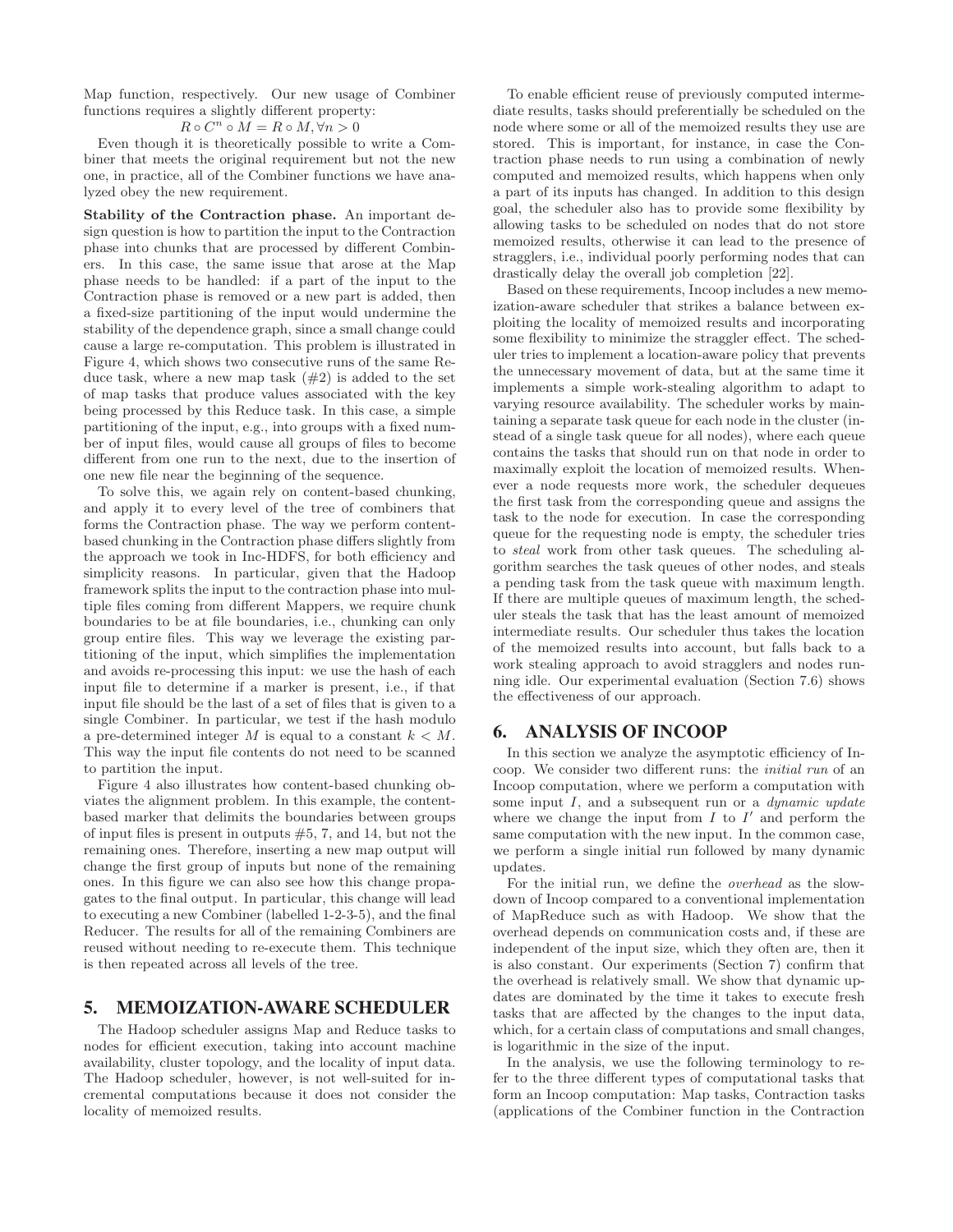

Figure 4: Stability of the Contraction phase

phase), and Reduce tasks. Since Incoop computes hashes to efficiently check if results can be reused, this computation needs to be factored in the total cost. We write  $t<sub>h</sub>$  for the time it takes to hash data and  $t_m$  for the time it takes to send a short message (one that does not contain entire inputs and outputs of tasks). Our bounds depend on the total number of map tasks, written  $N_M$  and the total number of reduce tasks written  $N_R$ . We write  $n_i$  and  $n_O$  to denote the total size of the input and output respectively,  $n<sub>m</sub>$  to denote the total number of key-value pairs output by the Map phase, and  $n_{mk}$  to denote the set of distinct keys emitted by the Map phase.

For our time bounds, we will additionally assume that each Map, Combine, and Reduce function performs work that is asymptotically linear in the size of their inputs. Furthermore, we will assume that the Combine function is monotonic, i.e., it produces an output that is no larger than its input. This assumption is satisfied in most applications, because Combiners often reduce the size of the data (e.g., a Combine function to compute the sum of values takes multiple values and outputs a single value).

In this section we state only our final theorems, and the complete proofs are contained in Appendix B.

THEOREM 1 (INITIAL RUN:TIME AND OVERHEAD).

Assuming that Map, Combine, and Reduce functions take time asymptotically linear in their input size and that Combine functions are monotonic, the total time for performing an incremental MapReduce computation in Incoop with an input of size  $n_i$ , where  $n_m$  key-value pairs are emitted by the Map phase is  $O(t_{memo} \cdot (N_M + N_R + N_C)) = O(t_{memo} \cdot (n_i +$  $(n_m)$ ). This results in an overhead of  $O(t_{memo}) = O(t_h + t_m)$ over conventional MapReduce.

THEOREM 2 (INITIAL RUN: SPACE). The total storage space for performing an Incoop computation with an input of size  $n_i$ , where  $n_m$  key-value pairs are emitted by the Map phase, and where Combine is monotonic is  $O(n_i+n_m+n_O)$ .

Theorem 3 (Dynamic Update: Space and Time). In Incoop, a dynamic update with fresh tasks F requires time

$$
O\left(t_{memo}\left(N_M+N_C+N_R\right)+\sum_{a\in F}t(a)\right).
$$

The total storage requirement is the same as an initial run.

THEOREM 4 (NUMBER OF FRESH TASKS). If the Map function generates k key-value pairs from a single input record, and the Combine function is monotonic, then the number of fresh tasks,  $|F|$ , is at most  $O(k \log n_m + k)$ .

Taken together the last two theorems suggest that small changes to data will lead to the execution of only a small number of fresh tasks, and based on the tradeoff between the memoization costs and the cost of executing fresh tasks, speedups can be achieved in practice.

## **7. IMPLEMENTATION AND EVALUATION**

We evaluate the effectiveness of Incoop for a variety of applications implemented in the traditional MapReduce programming model. In particular, we will answer the following questions:

- How does Incoop's Inc-HDFS performance compare to HDFS?(§7.4)
- What performance benefits does Incoop provide for incremental workloads compared to the unmodified Hadoop implementation? (§7.5)
- How effective are the optimizations we propose in improving the overall performance of Incoop? (§7.6)
- What overheads does the memoization in Incoop impose when tasks are executed for the first time? (§7.7)

#### **7.1 Implementation**

We built our prototype of Incoop based on Hadoop-0.20.2. We implemented Inc-HDFS by extending HDFS with stable input partitioning, and incremental MapReduce by extending Hadoop with a finer granuality control mechanism and the memoization-aware scheduler.

The Inc-HDFS file system provides the same semantics and interface for accessing all native HDFS calls. It employs a content-based chunking scheme which is computationally more expensive than the fixed-size chunking used by HDFS. As described in §3, the implementation minimizes the overhead using two optimizations: (i) we skip parts of the file contents when searching for chunk markers, in order to reduce the number of fingerprint computations and enforce a minimum chunk size; and (ii) we parallelize the search for markers across multiple cores. To implement these optimizations, the data uploader client skips a fixed number of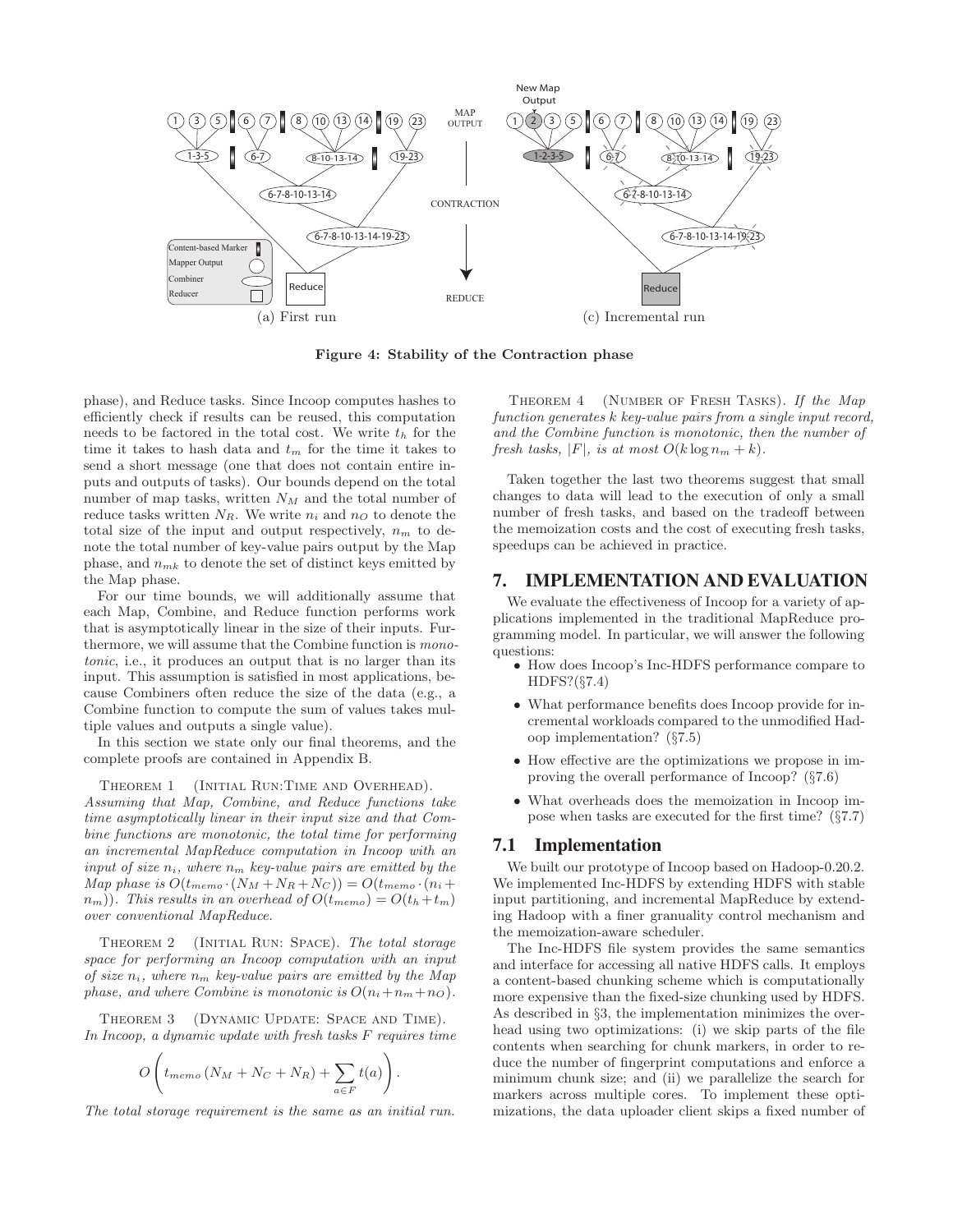| Application | Description                                                                                                                                                                                        |  |  |
|-------------|----------------------------------------------------------------------------------------------------------------------------------------------------------------------------------------------------|--|--|
| K-Means     | K-means clustering is a method of cluster analysis for partitioning $n$ data points into $k$ clusters, in<br>which each observation belongs to the cluster with the nearest mean.                  |  |  |
| Word-Count  | Word count determines the frequency of words in a document.                                                                                                                                        |  |  |
| KNN         | K-nearest neighbors classifies objects based on the closest training examples in a feature space.                                                                                                  |  |  |
| CoMatrix    | Co-occurrence matrix generates an $N \times N$ matrix, where N is the number of unique words in the<br>corpus. A cell $m_{ij}$ contains the number of times word $w_i$ co-occurs with word $w_i$ . |  |  |
| BiCount     | Bigram count measures the prevalence of each subsequence of two items within a given sequence.                                                                                                     |  |  |

Table 1: Applications used in the performance evaluation

bytes after the last marker is found, and then spawns multiple threads that each compute the Rabin fingerprints over a sliding window on different parts of the content. For our experiments, we set the number of bytes skipped to 40MB unless otherwise stated.

We implemented the memoization server using a wrapper around Memcached v1.4.5, which provides an in-memory key-value store. Memcached runs as a daemon process on the name node machine that acts as a directory server in Hadoop. Intermediate results memoized across runs are stored on Inc-HDFS with the replication factor set to 1, and, in case of data loss, the intermediate results are recomputed. A major issue with any implementation of memoization is determining which intermediate results to remember and which intermediate results to purge. As in self-adjusting computation approaches, our approach is to cache the fresh results from the "last run", i.e., those results that were generated or used by the last execution, and purge all the other obsolete results. This suffices to obtain the efficiency improvements shown in §7.7. We implement this strategy using a simple garbage collector that visits all cache entries and purges the obsolete results.

Finally, the Contraction phase is implemented by aggregating all keys that are processed by each node, instead of at a per-key granularity, since this is closer to the original Hadoop implementation.

## **7.2 Applications and Data Generation**

For the experimental evaluation, we use a set of applications in the fields of machine learning, natural language processing, pattern recognition, and document analysis. Table 1 lists these applications. We chose these applications to demonstrate Incoop's ability to efficiently execute both data intensive (WordCount, Co-Matrix, BiCount), and computation intensive (KNN and K-Means) jobs. In all cases, we did not make any changes to the original code.

The three data-intensive applications take as input documents written in a natural language. In our benchmarks, we use a publicly available dataset with the contents of Wikipedia.<sup>1</sup> The computation-intensive applications take as input a set of points in a d-dimensional space. We generate this data synthetically by uniformly randomly selecting points from a 50-dimensional unit cube. To ensure reasonable running times, we chose all the input sizes such that the running time of each job would be around one hour.

## **7.3 Measurements**

Work and (parallel) time. For comparing different runs, we consider two types of measures, work and time, which are standard measures for comparing efficiency in parallel applications. Work refers to the total amount of computation performed by all tasks and measured as the total running time of all tasks. (Parallel) Time refers to the amount of (end-to-end) time that it takes to complete a parallel computation. It is well-known that under certain assumptions a computation with W work can be executed on P processors in  $\frac{W}{P}$  time plus some scheduling overheads; this is sometimes called the work-time principle. Improvements in total work often directly lead to improvements in time but also in the consumption of other resources, e.g., processors, power, etc. As we describe in our experiments, our approach reduces work by avoiding unnecessary computations, which translates to improvements in run-time (and use of other resources).

Initial run and dynamic update. The most important measurements we perform involve the comparison of the execution of a MapReduce job with Hadoop vs. with Incoop. For the Incoop measurements, we consider two different runs. The initial run refers to a run starting with an empty memoization server that has no memoized results. Such a run executes all tasks and populates the memoization server by storing the performed computations and the location of their results. The dynamic update refers to a run of the same job with a modified input, but that happens after the initial run, avoiding re-computation when possible.

Speedup. To assess the effectiveness of dynamic updates, we measure the work and time after modifying varying percentages of the input data and comparing them to those for performing the same computation with Hadoop. We refer to the ratio of the Hadoop run to the incremental run (Incoop dynamic update) as speedup (in work and in time). When modifying  $p\%$  of the input data, we randomly chose  $p\%$  of the input chunks and replaced them with new chunks of equal size and newly generated content.

Hardware. Our measurements were gathered using a cluster of 20 machines, running Linux with kernel 2.6.32 in 64-bit mode, connected with gigabit ethernet. The name node and the job tracker ran on a master machine which was equipped with a 12-core Intel Xeon processor and 12 GB of RAM. The data nodes and task trackers ran on the remaining 19 machines equipped with AMD Opteron-252 processors, 4GB of RAM, and 225GB drives. We configured the task trackers to use two Map and two Reduce slots per worker machine.

# **7.4 Incremental HDFS**

To evaluate the overhead introduced by the content-based chunking in Inc-HDFS, we compare the throughput when uploading a dataset of 3 GB for HDFS and Inc-HDFS. In HDFS the chunk size is fixed at 64 MB, while in Inc-HDFS,

<sup>1</sup>Wikipedia data-set: http://wiki.dbpedia.org/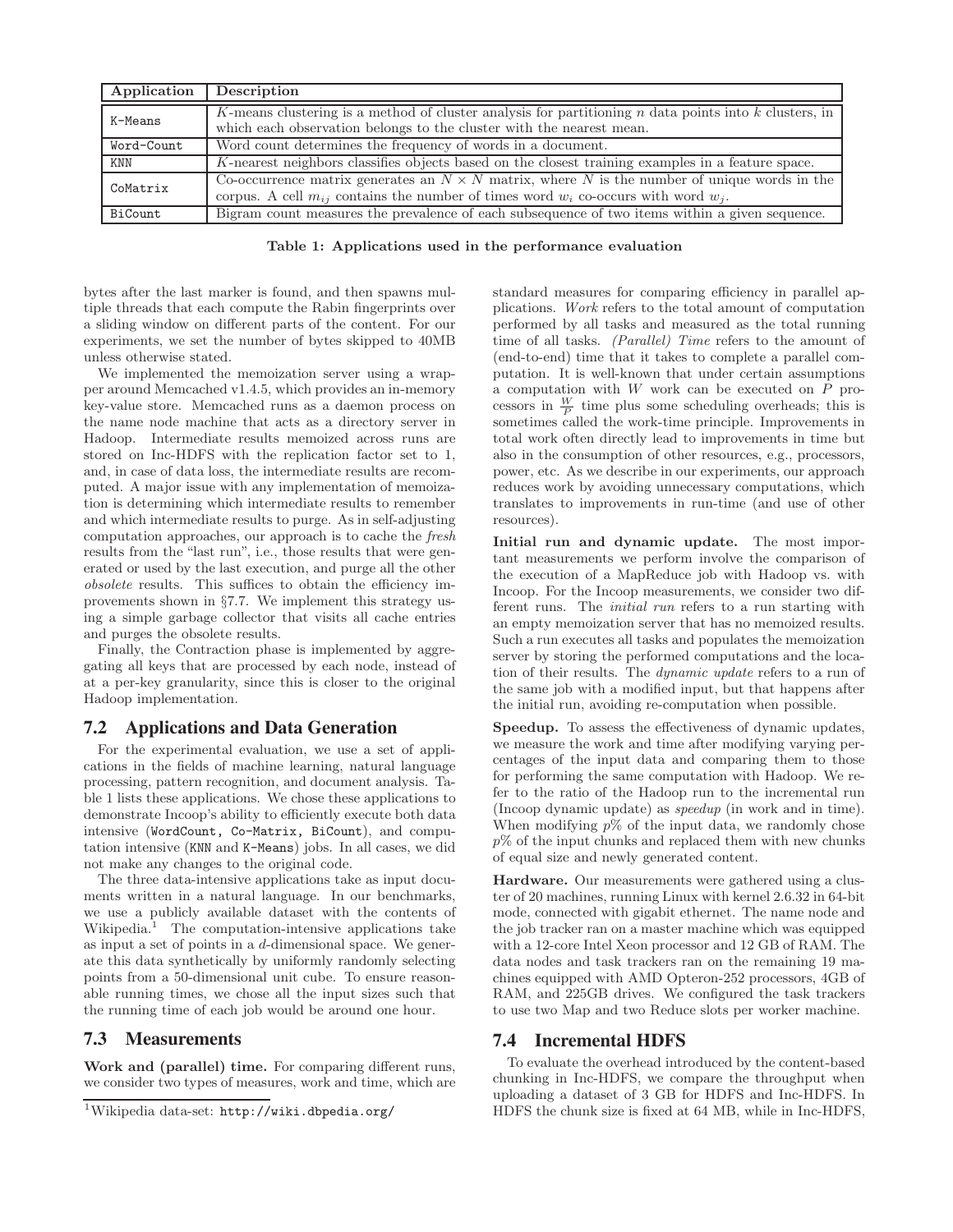| Version          | Skip Offset<br>$[M\dot{B}]$ | Throughput<br>[MB/s] |
|------------------|-----------------------------|----------------------|
| <b>HDFS</b>      |                             | 34.41                |
|                  | 20                          | 32.67                |
| Incremental HDFS | 40                          | 34.19                |
|                  | 60                          | 32.04                |

Table 2: Throughput of HDFS and Inc-HDFS

we vary the number of skipped bytes. The uploading client machine was co-located with the name node of the cluster, and we configured the parallel chunking code in Inc-HDFS to use 12 threads, i.e., one thread per core. The results of the experiments, shown in Table 2, illustrate the effectiveness of our performance optimizations. Compared to plain HDFS, Inc-HDFS introduces only a minor throughput reduction due to the fingerprint computation that is required for content-based chunking.

For the smallest skip offset of 20MB, Inc-HDFS introduces a more noticeable overhead because Rabin fingerprints are computed for a larger fraction of the data, which results in a reduction of overall throughput. When using the largest skip offset of 60MB, we again see a small throughput reduction, despite the smaller computational overhead for fingerprinting. This is due to the fact that a larger skip offset increases the average chunk size, resulting in a lower total number of chunks for an input file. As a consequence, less work can be done in parallel towards the end of the upload. For a skip offset of 40MB, however, the Inc-HDFS throughput is similar to HDFS because it strikes a balance between the computational overhead of fingerprint computations and opportunities for parallel processing of data blocks during the upload to the distributed file system.

## **7.5 Run-time Speedups**

Figure 5 and Figure 6 show the work and time speedups, which are computed as ratio between the work and time of a dynamic run using Incoop and those of Hadoop. From these experimental results we can observe the following:  $(i)$ Incoop achieves substantial performance gains for all applications when there are incremental changes to the input data. In particular, work and time speedups vary between 3-fold and 1000-fold for incremental modifications ranging from  $0\%$  to  $25\%$  of data. *(ii)* We observe higher speedups for computation-intensive applications (K-Means, KNN) than for data-intensive applications (WordCount, Co-Matrix, and BiCount). This is consistent with the approach (and the analysis in Appendix B), because for computation-intensive tasks the approach avoids unnecessary computations by reusing results. *(iii)* Both work and time speedups decrease as the size of the incremental change increases, because larger changes allow fewer computation results from previous runs to be reused. With very small changes, however, speedups in total work are not fully translated into speedups in parallel time; this is expected because decreasing the total amount of work dramatically (e.g., by a factor 1000) reduces the amount of parallelism, causing the scheduling overheads to be larger. As the size of the incremental change increases, the gap between the work speedup and time speedup closes quickly.

The previous examples all consider fixed-size inputs. We experimented with other input sizes, and similar results hold.



Figure 5: Work speedups versus change size.



Figure 6: Time speedups versus change size.

This is shown in Figure 7, which illustrates the time to run Incoop and Hadoop using the Co-Matrix application, and for a modification of a single chunk. This figure shows that the relative improvements hold for various different input sizes.

#### **7.6 Effectiveness of Optimizations**

We evaluate the effectiveness of the optimizations in improving the overall performance of Incoop by considering  $(i)$ the granularity control with the introduction of the Contraction phase; and  $(ii)$  the scheduler modifications to minimize unnecessary data movement.

Granularity control. To evaluate the effectiveness of the Contraction phase, we consider the two different levels of memoization in Incoop:  $(i)$  the coarse-grained, task-level memoization performed in the implementation, denoted as Task, and  $(ii)$  the fine-grained approach that adds the Contraction phase in the implementation, denoted as Contraction. Figure 8 shows our time measurements with CoMatrix as a data-intensive application and KNN as a computationintensive application. The effect of the Contraction phase is negligible with KNN but significant in CoMatrix. The reason for negligible improvements with KNN is that in this application, Reduce tasks perform relatively inexpensive work and thus benefit little from the Contraction phase. Thus, even when not helpful, the Contraction phase does not degrade efficiency.

Scheduler modification. We now evaluate the effective-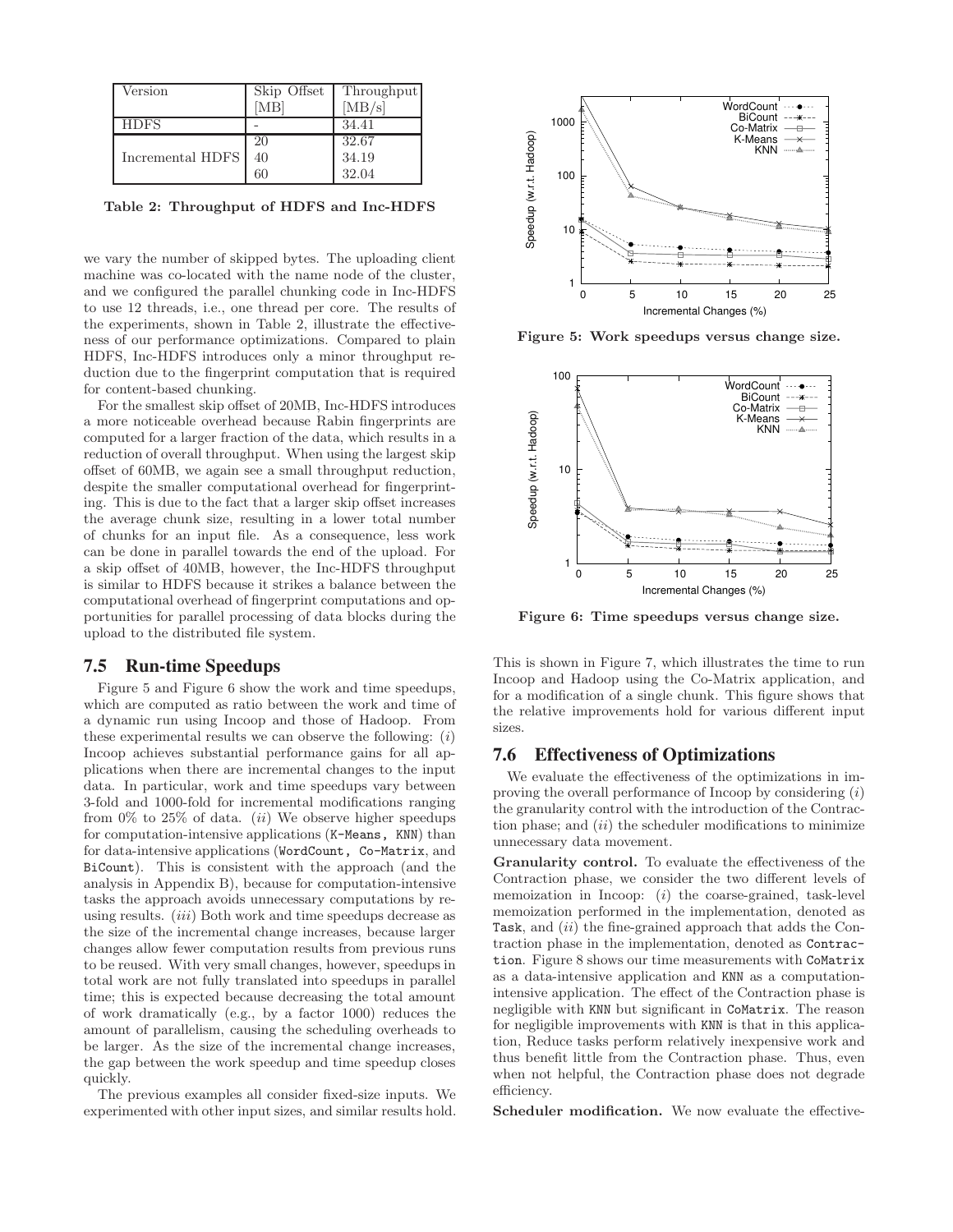

Figure 8: Performance gains comparison between Contraction and task variants



Figure 7: Co-Matrix: Time versus input size

ness of the scheduler modifications in improving the performance of Incoop. The Incoop scheduler avoids unnecessary data movement by scheduling tasks on the nodes where intermediate results from previous runs are stored. Also, the scheduler employs a work stealing algorithm that allows some task scheduling flexibility to prevent nodes from running idle when runnable tasks are waiting. We show the performance comparison of the Hadoop scheduler with the Incoop scheduler in Figure 9, where the Y-axis shows runtime relative to the Hadoop scheduler. The Incoop scheduler saves around 30% of time for data-intensive applications, and almost 15% of time for compute-intensive applications, which supports the necessity and effectiveness of locationaware scheduling for memoization.

## **7.7 Overheads**

The memoization performed in Incoop introduces runtime overheads for the initial run when no results from previous runs can be reused. Also, memoizing intermediate task results imposes an additional space usage. We measured both types, performance and space overhead, for each application and present the results in Figure 10.

Performance overhead. We measure the worst-case performance overhead by capturing the runtime for the initial run. Figure 10(a) depicts the performance penalty for both



Figure 9: Effectiveness of scheduler optimizations.

the Task and the Contraction memoization based approach. The overhead varies from  $5\% - 22\%$ , and, as expected, it is lower for computation intensive applications such as K-Means and KNN, since their run-time is dominated by the actual processing time rather than storing, retrieving and transferring data. For the data intensive applications such as WordCount, Co-Matrix and BiCount, the first run with Task level memoization is faster than Contraction memoization. This difference in performance can be attributed to the extra processing overheads for all levels of the tree formed in the Contraction phase. Importantly, this performance overhead is a one-time cost and the subsequent runs benefit from a high speedup.

Space overhead. We measure the space overhead by quantifying the space used for remembering the intermediate computation results. Figure 10(b) illustrates the space overhead as a factor of the input size with Task- and Contractionlevel memoization. The results show that the Contractionlevel memoization requires more space, which was expected because it stores results for all levels of the Contraction tree. Overall, space overhead varies substantially depending on the application, and can be as high as  $9X$  (CoMatrix application). However, our approach for garbage collection prevents the storage utilization from growing over time.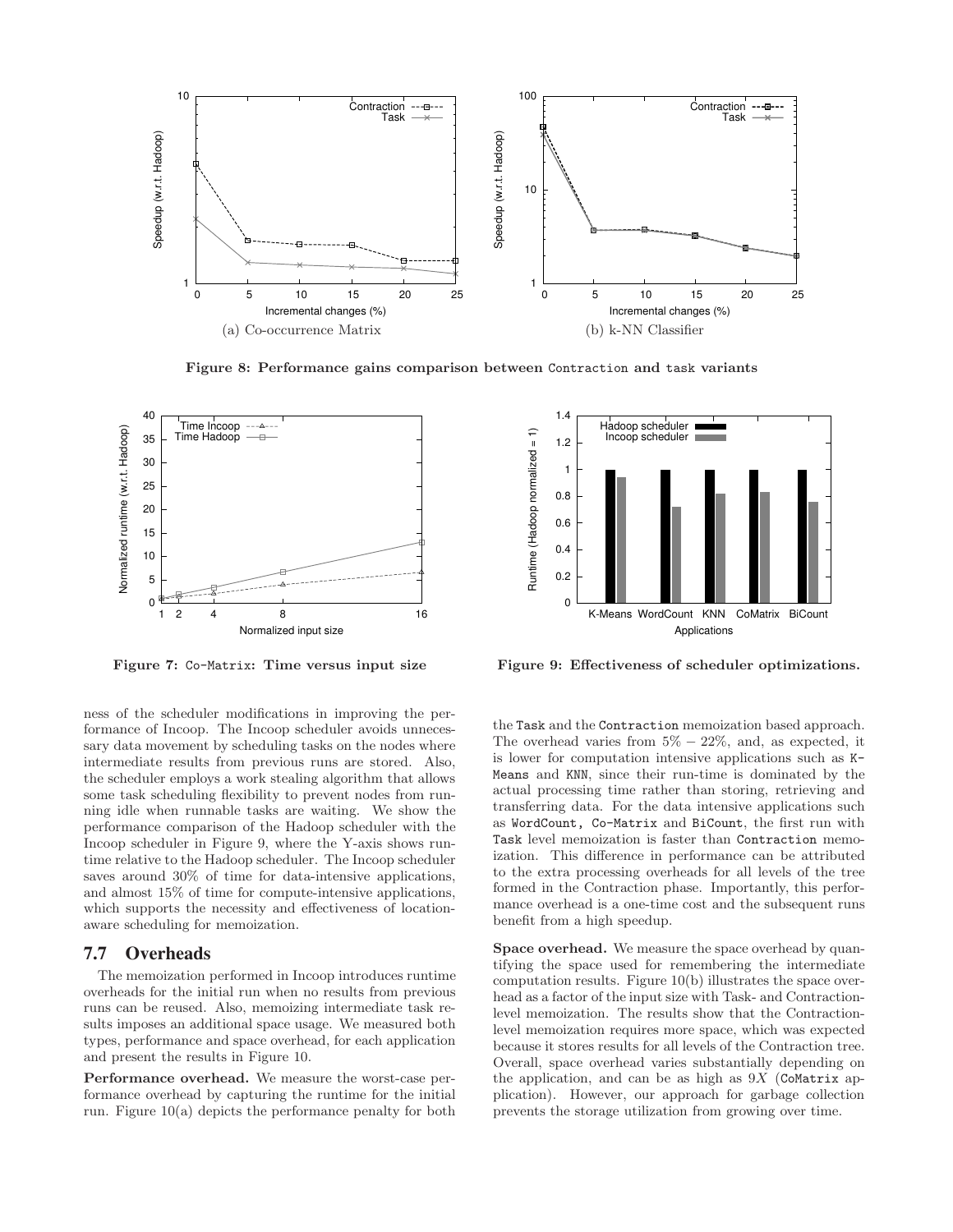

Figure 10: Overheads imposed by Incoop in comparison to Hadoop

# **8. RELATED WORK**

Our work builds on contributions from several different fields, which we briefly survey.

Dynamic algorithms. In the algorithms community, researchers designed dynamic algorithms that permit modifications or dynamic changes to their input, and efficiently update their output when such changes occur. Several surveys discuss the vast literature on dynamic algorithms [9] This research shows that dynamic algorithms can be asymptotically, often by a near-linear factor, more efficient than their conventional counterparts. In large-scale systems, this asymptotic difference can yield significant speedups. Dynamic algorithms can, however, be difficult to develop and implement even for simple problems; some problems took years of research to solve and many remain open.

Programming language-based approaches. In the programming languages community, researchers developed incremental computation techniques to achieve automatic incrementalization (e.g. [21]). This approach is automatic and hides the mechanism for incrementalization, and can thus dramatically simplify software development. Recent advances on self-adjusting computation made significant progress on the problem of incremental computation by proposing general-purpose techniques that can achieve optimal update times (e.g., [2, 1, 12]). Our work uses ideas and techniques from self-adjusting computation to ensure efficiency, e.g., the ideas of stable input partitions and stable contraction trees and the techniques for achieving these. Algorithms for parallel self-adjusting computation have also been proposed [11] but they have not been implemented; most work on self-adjusting computation assumes sequential execution.

Incremental database view maintenance. There is substantial work from the database community on incrementally updating a database view (i.e., a predetermined query on the database) as the database contents evolve. The techniques used by these systems can either directly operate on the database internals to perform these incremental updates, or rely on SQL queries that efficiently compute the modifications to the database view, and that are issued upon the execution of a database trigger [5]. Even though Incoop shares the same goals and principles as incremental view maintenance, it differs substantially in the techniques that are employed, since the latter exploits database-specific mechanisms and semantics.

Large-scale incremental parallel data processing. There are several systems for performing incremental parallel computations with large data sets. We broadly divide them into two categories: non-transparent and transparent approaches. Examples of non-transparent systems include Google's Percolator [19] which requires the programmer to write a program in an event-driven programming model based on observers. Observers are triggered by the system whenever user-specified data changes. Similarly, continuous bulk processing (CBP) [14] proposes a new dataparallel programming model, which offers primitives to store and reuse prior state for incremental processing. There are two drawbacks to these approaches, both of which are addressed by our proposal. The first is that they depart from the MapReduce programming paradigm and therefore require changes to the large existing base of MapReduce programs. The second, more fundamental problem is that they require that programmer to devise a dynamic algorithm in order to efficiently process data in an incremental manner.

Examples of transparent approaches include DryadInc [20], which extends Dryad to automatically identify redundant computations by caching previously executed tasks. One limitation of this basic approach is that it can only reuse common identical sub-DAGs of the original computation, which can be insufficient to achieve efficient updates. To improve efficiency the paper suggests the programmers specify additional merge functions. Another similar system called Nectar [10] caches prior results at the coarser granularity of entire LINQ sub-expressions. The technique used to achieve this is to automatically rewrite LINQ programs to facilitate caching. Finally, although not fully transparent, Haloop [4] provides task-level memoization techniques for memoization in the context of iterative data processing applications. The major difference between the aforementioned transparent approaches and our proposal is that we use a well-understood set of principles from related work to eliminate the cases where task-level memoization provides poor efficiency. To this end, we provide techniques for increasing the effectiveness of task-level memoization via stable input partitions and by using a more fine-grained memoization strategy than the granularity of Map and Reduce tasks. Our implemen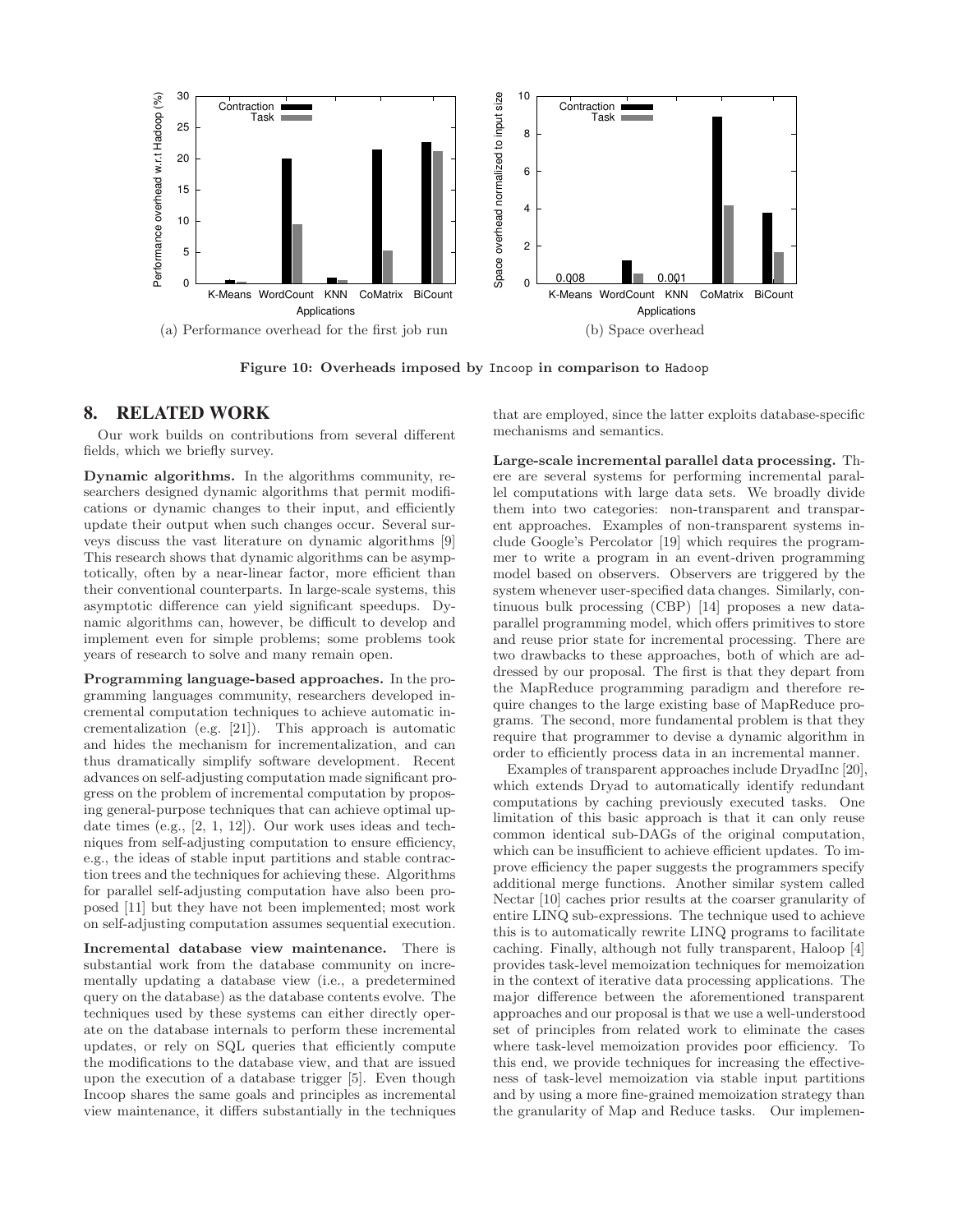tation does not support currently incremental execution for iterative computations; however, the framework can easily be extended to support iterative computations.

Our own short position paper [3] makes the case for applying techniques inspired by self-adjusting computation to large-scale data processing in general, and uses MapReduce as an example. This position paper, however, models MapReduce in a sequential, single-machine implementation of selfadjusting computation called CEAL [12], and does not offer anything close to a full-scale distributed design and implementation such as we describe here.

The Hadoop online prototype (HOP) [7] extends the Hadoop framework to support pipelining between the map and reduce tasks, so that reducers start processing data as soon as it is produced by mappers. This enables two new features in the framework. First, it can generate an approximate answer before the end of the computation (online aggregation) and second, it can support continuous queries, where jobs run continuously, and process new data as it arrives.

Stream processing systems. Comet [13] introduces the Batched Stream Processing (BSP), where input data is modeled as a stream, with queries being triggered upon bulk appends to the stream. The interface provided by Comet enables exploiting temporal and spatial correlations in recurring computations by defining the notion of a query series. Within a query series, the execution will automatically leverage the intermediate results of previous invocations of the same query on an overlapping window of the data, thereby exploiting temporal correlations. Further, by aligning multiple query series to execute together when new bulk updates occur, Comet exploits spatial correlations by removing redundant I/O or computation across queries. In contrast to Comet, we are compatible with the MapReduce model and focus on several issues like controlling task granularity or input partitioning that do not arise in Comet's model.

NOVA [17] is a workflow manager recently proposed by Yahoo!, designed for the incremental execution of Pig programs upon continually-arriving data. NOVA introduces a new layer called the workflow manager on top of the Pig/ Hadoop framework. Much like the work on incremental view maintenance, the workflow manager rewrites the computation to identify the parts of the computation affected by incremental changes and produce the necessary update function that runs on top of the existing Pig/Hadoop framework. However, as noted by the authors of NOVA, an alternative, more efficient design would be to modify the underlying Hadoop system to support this functionality. In our work, and particularly with our case study of incremental processing of Pig queries, we explore precisely this alternative design of adding lower-level support for reusing previous results. Furthermore, our work is broader in that it transparently benefits all MapReduce computations, and not only continuous Pig queries.

# **9. CONCLUSION**

In this paper, we presented Incoop, a novel MapReduce framework for large-scale incremental computations. Incoop is based on several novel techniques to maximize the reuse of results from a previous computation. In particular, Incoop incorporates content-based chunking to the file system to detect incremental changes in the input file and to partition the data so as to maximize reuse; it adds a Contraction phase

to control the granularity of tasks in the Reduce phase, and a new scheduler that takes the location of previously computed results into account. We implemented Incoop as an extension to Hadoop. Our performance evaluation shows that Incoop can improve efficiency in incremental runs (the common case), at a modest cost in the initial, first run (uncommon case) where no computations can be reused.

# **Acknowledgments**

We appreciate the detailed and helpful feedback from Remzi Arpaci-Dusseau, Rose Hoberman, Jens Dittrich, and the Sysnets group members at MPI-SWS. We would like to thank Daniel Porto for helping us to set up the PigMix experiments.

# **10. REFERENCES**

- [1] U. A. Acar, G. E. Blelloch, M. Blume, R. Harper, and K. Tangwongsan. An experimental analysis of self-adjusting computation. ACM Trans. Programming Languages and Systems,  $32(1):1-53$ , 2009.
- [2] U. A. Acar, G. E. Blelloch, and R. Harper. Adaptive functional programming. ACM Trans. Programming Languages and Systems, 28(6):990–1034, 2006.
- [3] P. Bhatotia, A. Wieder, I. E. Akkus, R. Rodrigues, and U. A. Acar. Large-scale incremental data processing with change propagation. In USENIX Workshop on Hot Topics in Cloud Computing (HotCloud'11).
- [4] Y. Bu, B. Howe, M. Balazinska, and M. D. Ernst. HaLoop: Efficient iterative data processing on large clusters. In 36th International Conference on Very Large Data Bases, Singapore, September 14–16, 2010.
- [5] S. Ceri and J. Widom. Deriving production rules for incremental view maintenance. In Proceedings of the 17th International Conference on Very Large Data Bases, pages 577–589, 1991.
- [6] Y.-J. Chiang and R. Tamassia. Dynamic algorithms in computational geometry. Proceedings of the IEEE, 80(9):1412–1434, 1992.
- [7] T. Condie, N. Conway, P. Alvaro, J. M. Hellerstein, K. Elmeleegy, and R. Sears. Mapreduce online. In Proc. 7th Symposium on Networked systems design and implementation (NSDI'10).
- [8] J. Dean and S. Ghemawat. Mapreduce: simplified data processing on large clusters. In Proc. 6th Symposium on Operating Systems Design and Implementation (OSDI'04).
- [9] C. Demetrescu, I. Finocchi, and G. Italiano. Handbook on Data Structures and Applications. CRC, 2005.
- [10] P. K. Gunda, L. Ravindranath, C. A. Thekkath, Y. Yu, and L. Zhuang. Nectar: Automatic management of data and computation in data centers. In Proc. 9th Symp. Operating Systems Design and Implementation (OSDI'10).
- [11] M. Hammer, U. A. Acar, M. Rajagopalan, and A. Ghuloum. A proposal for parallel self-adjusting computation. In DAMP '07: Proceedings of the first workshop on Declarative Aspects of Multicore Programming, 2007.
- [12] M. A. Hammer, U. A. Acar, and Y. Chen. CEAL: A C-based language for self-adjusting computation. In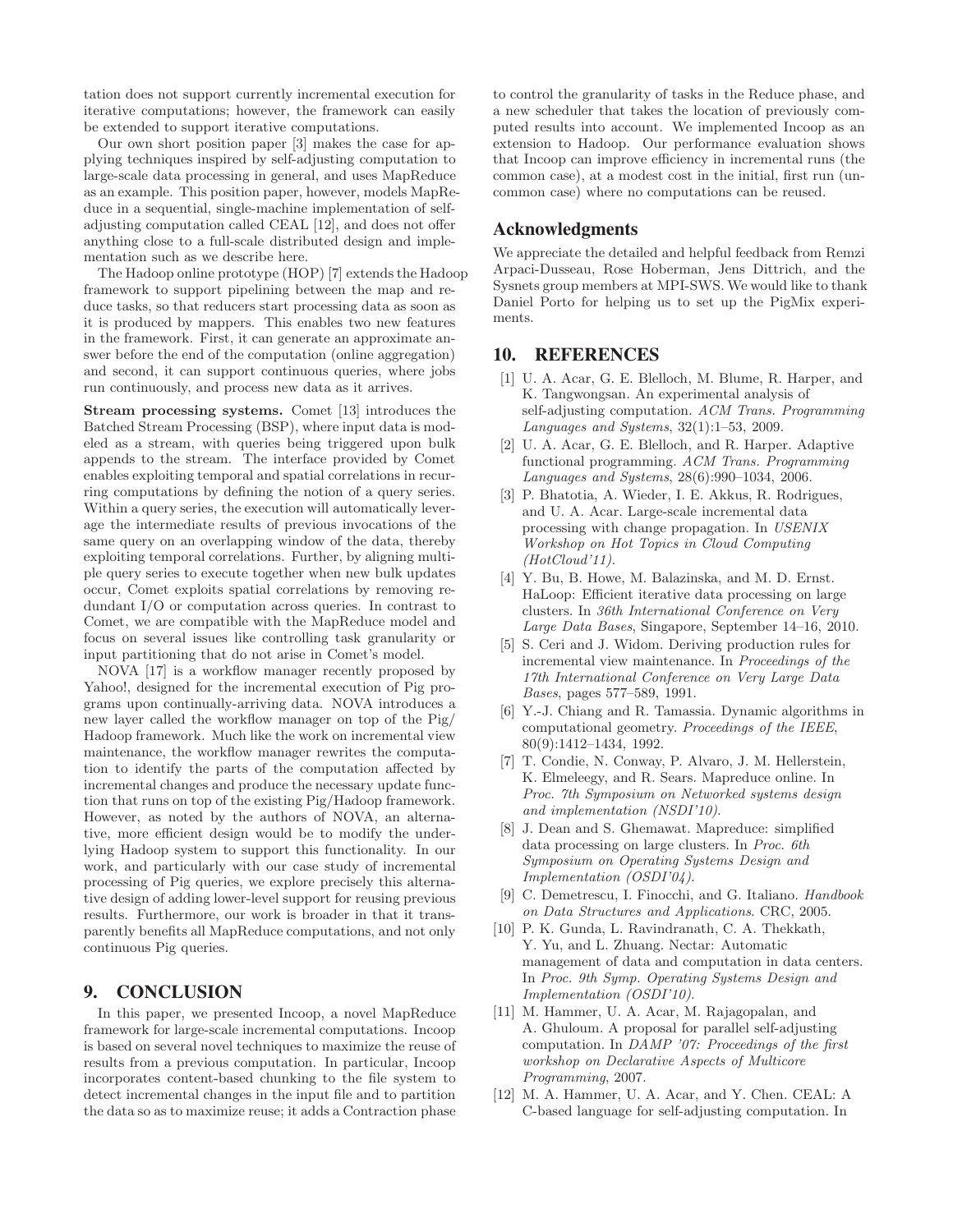Proceedings of the 2009 ACM SIGPLAN Conference on Programming Language Design and Implementation, June 2009.

- [13] B. He, M. Yang, Z. Guo, R. Chen, B. Su, W. Lin, and L. Zhou. Comet: batched stream processing for data intensive distributed computing. In Proc. 1st Symposium on Cloud computing (SoCC'10).
- [14] D. Logothetis, C. Olston, B. Reed, K. C. Webb, and K. Yocum. Stateful bulk processing for incremental analytics. In 1st Symp. on Cloud computing(SoCC'10).
- [15] D. Logothetis, C. Trezzo, K. C. Webb, and K. Yocum. In-situ mapreduce for log processing. In Proceedings of the 2011 USENIX conference on USENIX annual technical conference, USENIXATC'11, 2011.
- [16] A. Muthitacharoen, B. Chen, and D. Mazières. A low-bandwidth network file system. In Proc. 18th Symp. on Operating systems principles (SOSP'01).
- [17] C. Olston and et.al. Nova: continuous pig/hadoop workflows. In Proceedings of the 2011 international conference on Management of data, SIGMOD, 2011.
- [18] C. Olston, B. Reed, U. Srivastava, R. Kumar, and A. Tomkins. Pig latin: a not-so-foreign language for data processing. In SIGMOD '08: Proceedings of the 2008 ACM SIGMOD international conference on Management of data, pages 1099–1110, 2008.
- [19] D. Peng and F. Dabek. Large-scale incremental processing using distributed transactions and notifications. In Proc. 9th Symposium on Operating Systems Design and Implementation (OSDI'10).
- [20] L. Popa, M. Budiu, Y. Yu, and M. Isard. DryadInc: Reusing work in large-scale computations. In Worksh. on Hot Topics in Cloud Computing (HotCloud'09).
- [21] G. Ramalingam and T. Reps. A Categorized Bibliography on Incremental Computation. In Proc. 20th Symp. Princ. of Progr. Languages (POPL'93).
- [22] M. Zaharia, A. Konwinski, A. D. Joseph, R. Katz, and I. Stoica. Improving mapreduce performance in heterogeneous environments. In Proceedings of the 8th USENIX conference on Operating systems design and implementation, OSDI'08, 2008.

# **APPENDIX**

# **A. CASE STUDIES**

The success of MapReduce paradigm enables our approach to transparently benefit an enormous variety of bulk data processing workflows. In particular, and aside from the large number of existing MapReduce programs, MapReduce is also being used as an execution engine for other systems. In this case, Incoop will also transparently benefit programs written for these systems.

In this section, we showcase two workflows where we use Incoop to transparently benefit systems from efficient incremental processing in their context, namely incremental log processing and incremental query processing.

# **A.1 Incremental Log Processing**

Log processing is an essential workflow in Internet companies, where various logs are often analyzed in multiple ways on a daily basis [15]. For example, in the area of click log analysis, traces collected from various web server logs are aggregated in a single repository and then processed for



Figure 11: Speedup for incremental log processing

various purposes, from simple statistics like counting clicks per user, or more complex analyses like click sessionization.

To perform incremental log processing, we integrated Incoop with Apache Flume  $2 - a$  distributed and reliable service for efficiently collecting, aggregating, and moving large amounts of log data. In our setup, Flume aggregates the data and dumps it into the Inc-HDFS repository. Then, Incoop performs the analytic processing incrementally, leveraging previously computed intermediate results.

We evaluate the performance of using Flume in conjunction with Incoop for incremental log processing by comparing its runtime with the corresponding runtime when using Hadoop. For this experiment, we perform document analysis on an initial set of logs, and then append new log entries to the input, after which we process the resulting larger collection of logs incrementally. In Figure 11, we depict the speedup for running Incoop as a function of the size of the new logs that are appended after the first run. Incoop achieves a speedup of a factor of 4 to 2.5 with respect to Hadoop when processing incremental log appends of a size of 5% to 25% of the initial input size, respectively.

# **A.2 Incremental Query Processing**

We showcase incremental query processing as another workflow that exemplifies the potential benefits of Incoop. Incremental query processing is an important workflow in Internet companies, where the same query is processed frequently for an incrementally changing input data set [17]. We integrated Incoop with Pig to evaluate the feasibility of incremental query processing. Pig [18] is a platform to analyze large data sets built upon Hadoop. Pig provides Pig Latin, an easy-to-use high-level query language similar to SQL. The ease of programming and scalability of Pig made the system very popular for very large data analysis tasks, which are conducted by major Internet companies today.

Since Pig programs are compiled down to multi-staged MapReduce jobs, the integration of Incoop with Pig was seamless, just by using Incoop as the underlying execution engine for incrementally executing the multi-staged MapReduce jobs. We evaluate two Pig applications, word count and the PigMix<sup>3</sup> scalability benchmark, to measure the effectiveness of Incoop. We observe a runtime overhead of around

 $2^2$ Apache Flume: https://github.com/cloudera/flume

<sup>3</sup>Apache PigMix: http://wiki.apache.org/pig/PigMix